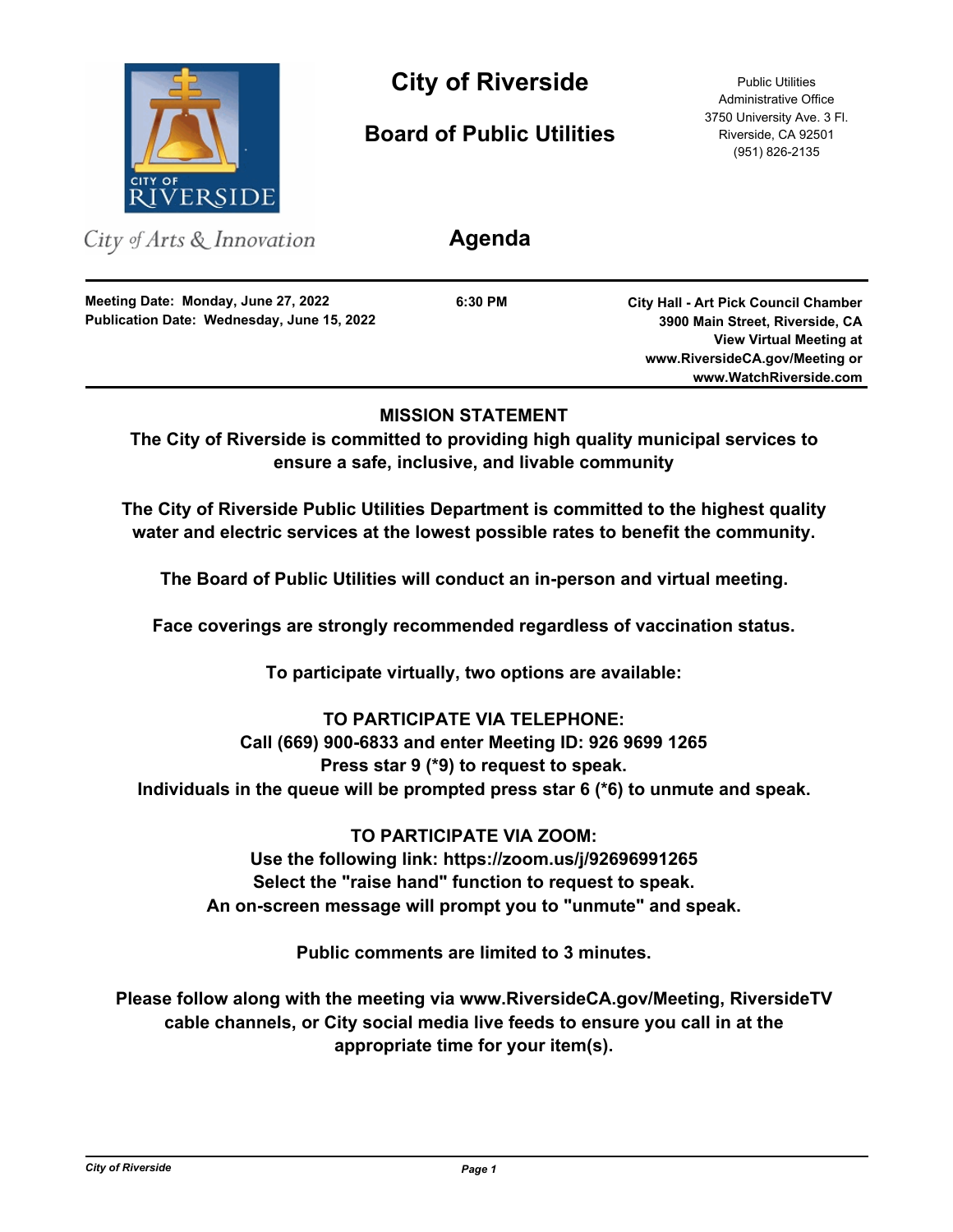**Public comments regarding items on this agenda or any matters within the jurisdiction of the Board of Public Utilities can be submitted by eComment at www.RiversideCA.gov/Meeting until two hours before the meeting. Email comments to City\_Clerk@riversideca.gov. \* \* \* \* \* \***

**Pursuant to the City Council Meeting Rules adopted by Resolution No. 23618, members of all Boards and Commissions and the public are reminded that they must preserve order and decorum throughout the meeting. In that regard, members of all Boards and Commissions, as well as the public participants are advised that any delay or disruption in the proceedings or a refusal to obey the orders of the City Council, Boards and commissions, or their presiding officer constitutes a violation of these rules.**

**The City of Riverside is committed to fostering a respectful workplace that requires all employees and external stakeholders to embrace a culture of transparency and inclusivity. This includes acceptable behavior from everyone; a workplace that provides dignity, respect, and civility to our employees, customers, and the public they serve. City meetings should be a place where all members of our community feel safe and comfortable to participate. While there could be a high level of emotion associated with topics on this agenda, the City would like to set the expectation that all members of the public use language appropriate to a collaborative, professional, and respectful public environment.**

**The City is resolute in its commitment to eliminate any form of harassment, discrimination, or retaliation in the workplace. The City maintains a zero-tolerance policy for harassment, discrimination, and retaliation in compliance with new harassment and discrimination laws.**

**\* \* \* \* \* \* \***

*LISTENING ASSISTIVE DEVICES are available for the hearing impaired--please see City Clerk. The City of Riverside wishes to make all of its public meetings accessible to the public. Upon request, this agenda will be made available in appropriate alternative formats to persons with disabilities, as required by 42 U.S.C. §12132 of the Americans with Disabilities Act of 1990. Any person with a disability who requires a modification or*  accommodation in order to participate in a meeting should direct such request to the *City's ADA Coordinator at 951-826-5427 at least 72 hours before the meeting, if possible. TTY users call 7-1-1 for telecommunications relay services (TRS).*

*Agenda related writings or documents provided to the Board are available in the Office of the City Clerk, at www.RiversideCA.gov/Meeting, and in the binder located near the entrance of the Art Pick Council Chamber.*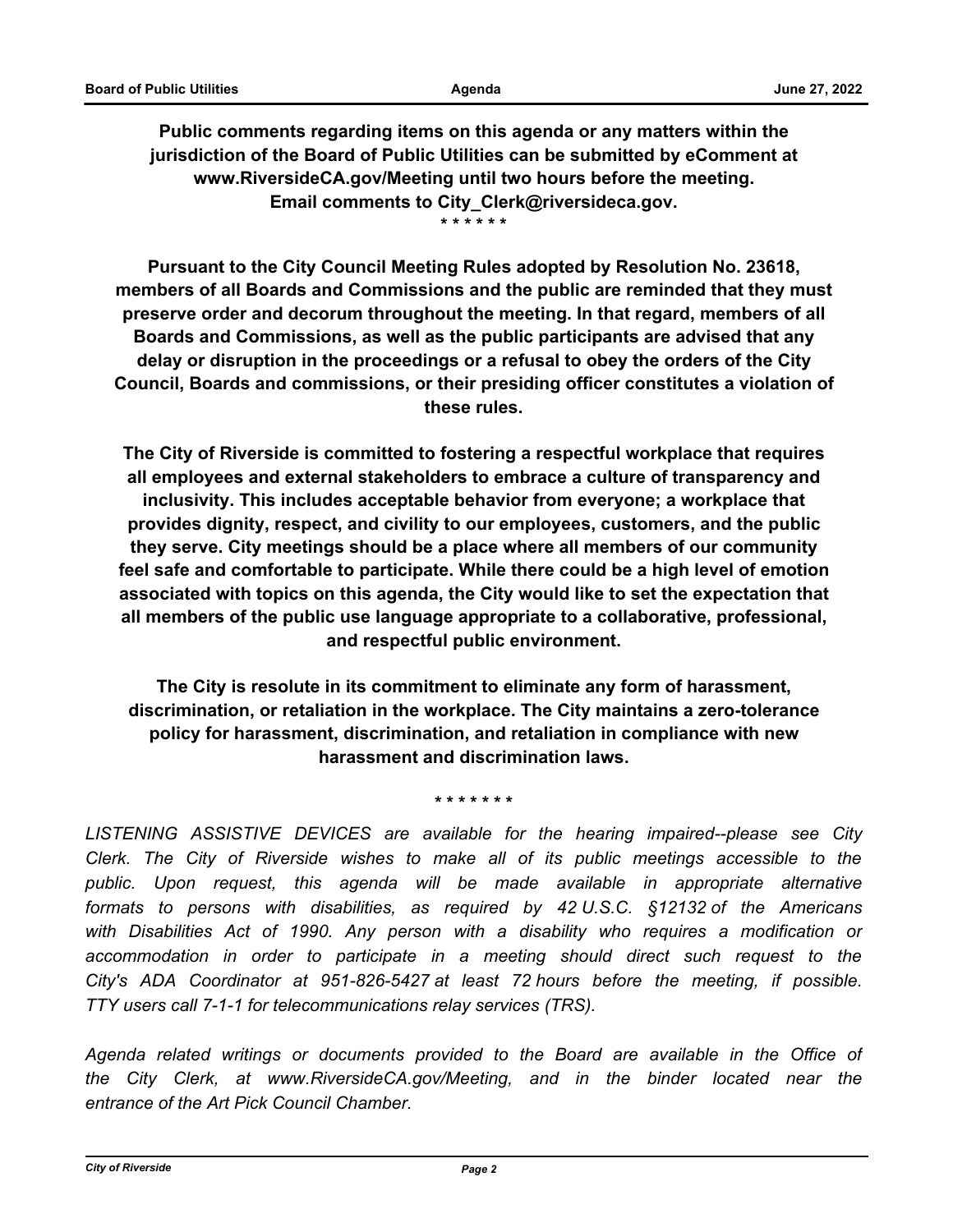PLEASE NOTE--The numerical order of items on this agenda is for convenience of *reference. Items may be taken out of order upon request of the Chair or Members of the Board.*

### **6:30 P.M.**

CHAIR CALLS MEETING TO ORDER

### PLEDGE OF ALLEGIANCE TO THE FLAG

ROLL

### PUBLIC COMMENT

*Audience participation is encouraged. Public comments are limited to 3 minutes.*

1 To comment on any matters within the jurisdiction of the Board of Public Utilities, you are invited to participate via telephone at (669) 900-6833 and enter Meeting ID: 926 9699 1265. Press \*9 to be placed in the queue to speak. Individuals in the queue will be prompted to unmute by pressing \*6 when you are ready to speak.

To participate via ZOOM, use the following link: https://zoom.us/j/92696991265, select the "raise hand" function to request to speak. An on-screen message will prompt you to "unmute" and speak.

### PUBLIC HEARING

*This portion of the Board of Public Utilities Agenda is for all matters where staff and public participation is anticipated. Individual audience participation is limited to 3 minutes.*

- 2 2022 Public Water System Report on Public Health Goals as required under California Health and Safety Code Section 116470 (c)
- **[Report](http://riversideca.legistar.com/gateway.aspx?M=F&ID=69d5be0d-161a-4b4f-9c99-0274e78e23e4.docx) [Public Hearing Notice](http://riversideca.legistar.com/gateway.aspx?M=F&ID=361eff1b-41d8-4ee4-afbf-df2c1e470d8c.pdf)** [2022 PHG Report](http://riversideca.legistar.com/gateway.aspx?M=F&ID=fc905ccb-2c2a-40e5-a615-19f1b1f25718.pdf) **[Presentation](http://riversideca.legistar.com/gateway.aspx?M=F&ID=65a4856b-953c-4508-adb4-908cde9f6d80.pdf)** *Attachments:*

### CONSENT CALENDAR

*All matters listed under the CONSENT CALENDAR are considered routine by the Board of Public Utilities and may be enacted by one motion in the form listed below. There will be no separate discussion of these items unless, before the Board of Public Utilities votes on the motion to adopt, Members of the Board of Public Utilities or the Public Utilities General Manager, or his designee, request specific items be removed from the*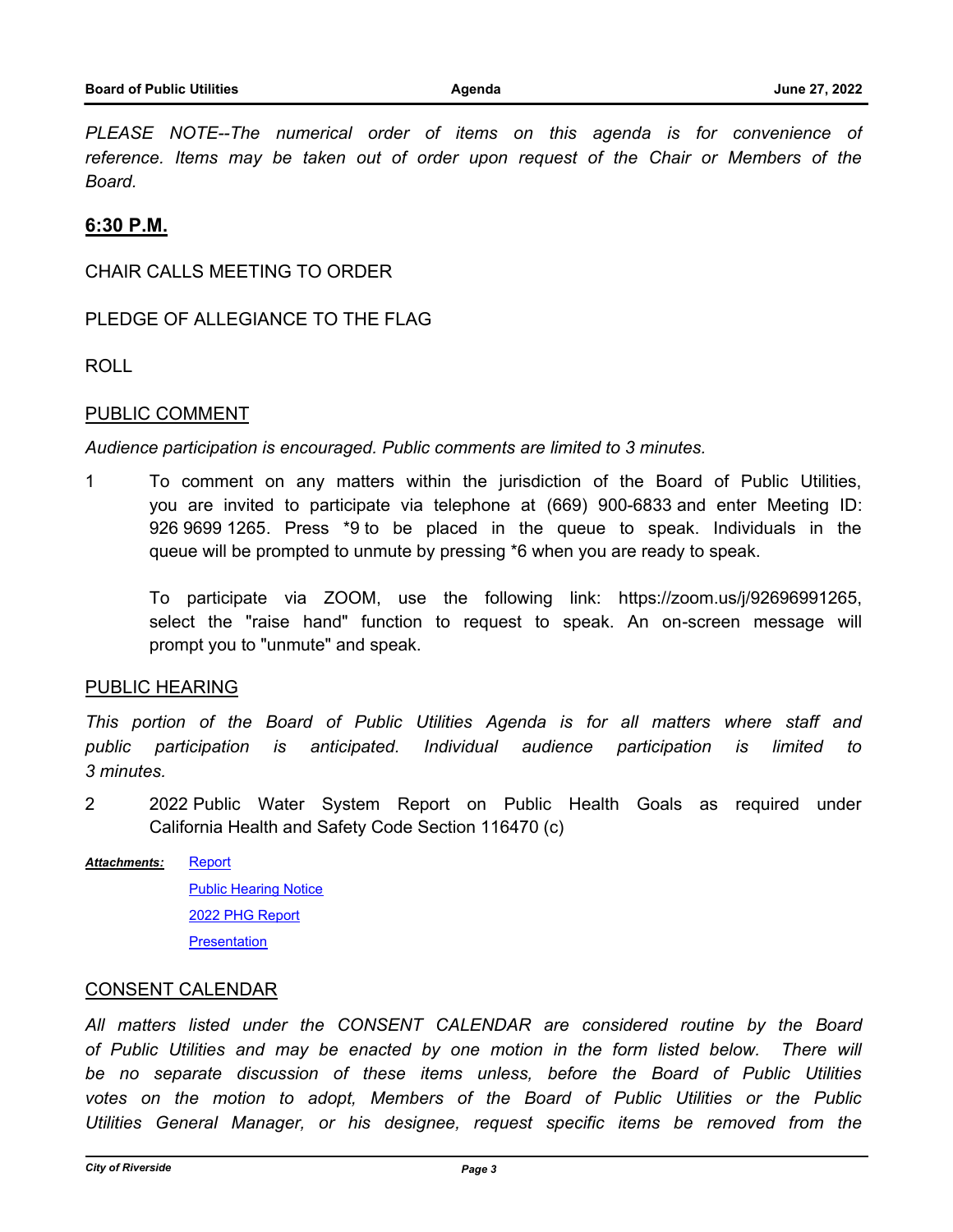*Consent Calendar for separate action.*

3 Minutes of June 13, 2022

*Attachments:* [Minutes](http://riversideca.legistar.com/gateway.aspx?M=F&ID=fa917cf4-bafa-4582-a68a-72aa9371d53f.pdf)

4 Excuse absence of Board Member Heru from May 23, 2022, meeting

#### *Attachments:* [Report](http://riversideca.legistar.com/gateway.aspx?M=F&ID=52d2d22f-95ee-42e1-a3b3-8aca12501cf7.docx)

5 Request for Bid 7900 to Airgas Specialty Products, Inc., Georgia, for \$99,300 from Riverside Energy Resource Center (RERC), Clearwater, and Springs Maintenance-Generating Plants Accounts for three-year supply of 19 percent aqueous ammonia an essential component of emissions control systems for RERC, Clearwater and Springs Power Plants through July 1, 2025

#### **[Report](http://riversideca.legistar.com/gateway.aspx?M=F&ID=63b56902-9643-49b5-aae6-3f4ad8e1ab80.docx)** *Attachments:*

[Award Recommendation](http://riversideca.legistar.com/gateway.aspx?M=F&ID=86e1f731-1001-4f35-bb83-b69f215c78ef.pdf) **[Presentation](http://riversideca.legistar.com/gateway.aspx?M=F&ID=f583c64c-3cec-4c7e-9538-92ca27f0f1bd.pdf)** 

- 6 Expenditure for Request for Proposal 2159 for Eurofins Eaton Analytical, LLC, Monrovia, for \$3,000,000 for three-year term with two optional one-year extensions for \$1,000,000 annually from Public Utilities Professional Services Account for water quality laboratory testing and analytical services - Recommend City Council approve Professional Services Agreement for Request for Proposal 2159 to Eurofins Eaton Analytical, LLC
- **[Report](http://riversideca.legistar.com/gateway.aspx?M=F&ID=dc471b75-1e9c-4924-ad53-e82a64560ad2.docx)** [Award Recommendation](http://riversideca.legistar.com/gateway.aspx?M=F&ID=b493a217-b85b-45d8-bfa7-120483e5d529.pdf) *Attachments:*

**[Agreement](http://riversideca.legistar.com/gateway.aspx?M=F&ID=ad79b205-2d3c-4f8c-9272-0fb300633fa2.pdf) [Presentation](http://riversideca.legistar.com/gateway.aspx?M=F&ID=536e66d6-1245-4a2c-a7a0-007df18c63f5.pdf)** 

7 Expenditure for Work Order 2225922 for \$119,000 from Public Utilities Major Street Light Projects Account for preparation of California Environmental Quality Act (CEQA) documentation and Title 20 Certificate of Appropriateness (COA) for Phase 2 of Citywide Streetlight Light Emitting Diode (LED) Conversion Program - Recommend City Council approve Request for Proposal 2160 Supplemental Agreement with TRC Solutions, Irvine, for \$68,400 for documentation preparation of CEQA and Title 20 COA for Phase 2 of Citywide Streetlight LED Conversion Program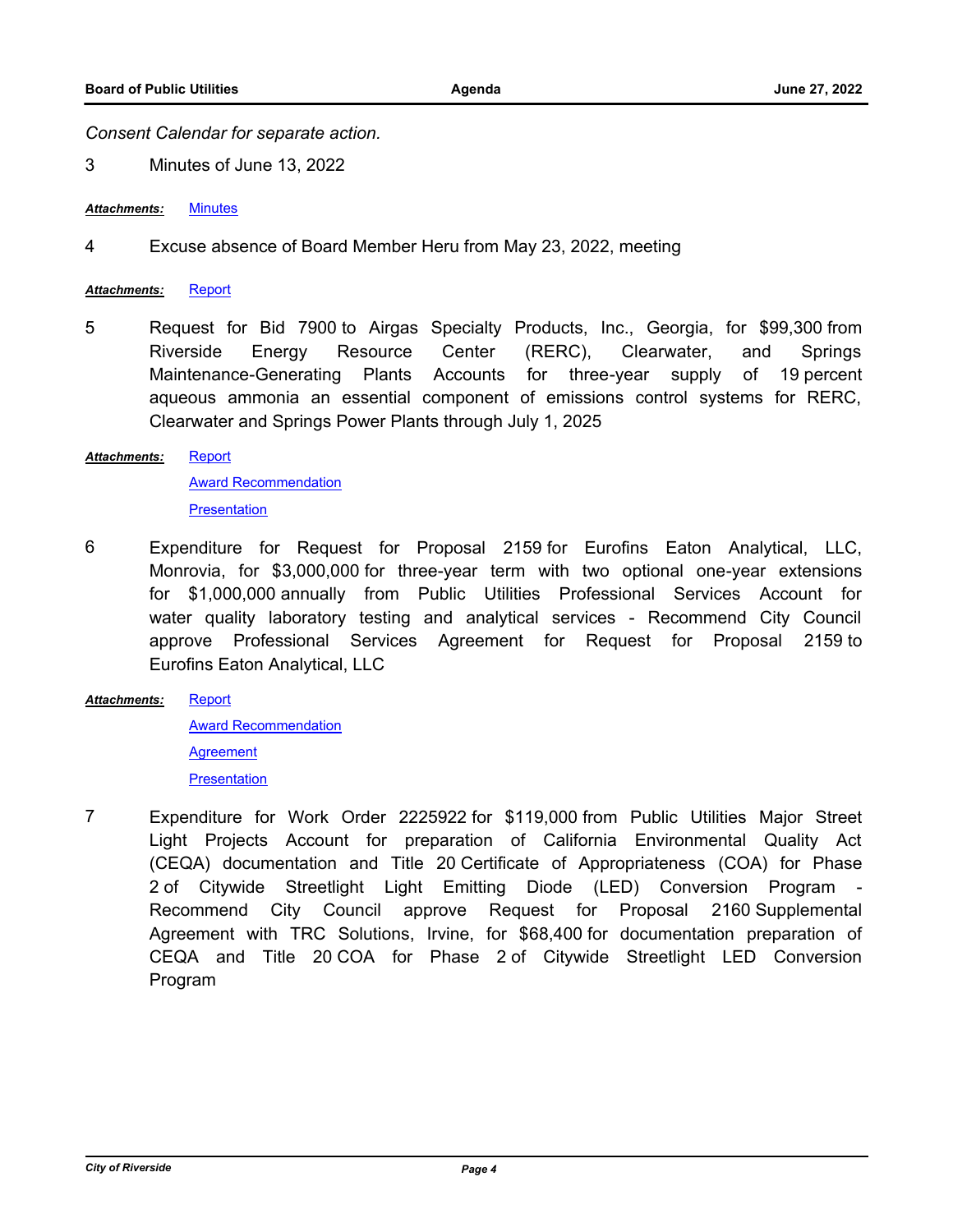**[Report](http://riversideca.legistar.com/gateway.aspx?M=F&ID=6a4f313e-9231-4f16-a40d-b6ec7d94cb6e.docx)** *Attachments:*

> **[Map](http://riversideca.legistar.com/gateway.aspx?M=F&ID=e1769bdd-87eb-4e21-9fb7-866d4f2a3e00.pdf)** [Supplemental Agreement](http://riversideca.legistar.com/gateway.aspx?M=F&ID=754b95e8-ac52-4eae-a52c-d8fe4dfd4349.pdf) [Master Agreement](http://riversideca.legistar.com/gateway.aspx?M=F&ID=b994e662-0a47-4f5b-ad7b-d6d7d67308bb.pdf) [Award Recommendation](http://riversideca.legistar.com/gateway.aspx?M=F&ID=f1acb9b8-ad88-4959-9c4d-136b836f0e9d.pdf) **[Presentation](http://riversideca.legistar.com/gateway.aspx?M=F&ID=0ea74246-43f4-4101-a080-835f9d185e57.pdf)**

### DISCUSSION CALENDAR

*This portion of the Board of Public Utilities Agenda is for all matters where staff and public participation is anticipated. Public comments are limited to 3 minutes. Via phone: Press \*9 to be placed in the queue to speak when the discussion item is called. Via*  Zoom: Select the "raise hand" function to request to speak. An on-screen message will *prompt you to "unmute" and speak.*

- 8 Riverside Municipal Code Chapter 2.78 Code of Ethics and Conduct review for recommendations to Board of Ethics for consideration
- **[Report](http://riversideca.legistar.com/gateway.aspx?M=F&ID=d66c1db0-14a1-44cd-a44a-1e92693baa60.docx)** [Code of Ethics and Conduct](http://riversideca.legistar.com/gateway.aspx?M=F&ID=e71fc54b-504e-40e0-bd3a-2f75bce1eaea.pdf) *Attachments:*
- 9 Public Utilities 2022 Wildfire Mitigation Plan for submittal to Wildfire Safety Advisory Board in accordance with California Public Utilities Code Section 8387
- **[Report](http://riversideca.legistar.com/gateway.aspx?M=F&ID=3aa65754-c026-4c50-96f1-b48cfe93add6.docx)** *Attachments:*

[Wildfire Mitigation Plan](http://riversideca.legistar.com/gateway.aspx?M=F&ID=0b7ab404-aed3-4a54-a340-bad96993a598.pdf) **[Presentation](http://riversideca.legistar.com/gateway.aspx?M=F&ID=76c8f7ac-8cd5-40fa-ad48-51346427684e.pdf)** 

10 Expenditures for annual purchase orders, existing contract purchase orders, annually recurring expenditures over \$50,000 and purchase orders with multi-year cost over \$50,000 for Fiscal Year 2022-23 for estimated \$33,909,653 from Fiscal Years 2022-23 - 2023-24 Public Utilities Budget

#### **[Report](http://riversideca.legistar.com/gateway.aspx?M=F&ID=8d1babe4-6335-470f-8912-56717a22e33a.docx)** *Attachments:*

[Annual Purchase Orders Electric and Water](http://riversideca.legistar.com/gateway.aspx?M=F&ID=8d86587f-cdd2-406c-9f16-88871888452c.pdf) [Annual Central Stores Purchase Orders Electric and Water](http://riversideca.legistar.com/gateway.aspx?M=F&ID=2c88c4e7-e53f-481d-b925-f8923ad8adc6.pdf) [Annual Exisiting Contract Purchase Orders](http://riversideca.legistar.com/gateway.aspx?M=F&ID=5b26efd2-79f6-42e2-b695-160d7eeb54e8.pdf) [Annual Recurring Expenses for SHARE Memberships and Subscriptions](http://riversideca.legistar.com/gateway.aspx?M=F&ID=1bbfe9fc-8a18-474a-a7aa-073dcf3cab69.pdf) [Annual Recurring PO Expenses](http://riversideca.legistar.com/gateway.aspx?M=F&ID=6bccc811-e0f8-47bd-9877-355283b6a234.pdf) **[Presentation](http://riversideca.legistar.com/gateway.aspx?M=F&ID=7a38df65-528e-49f9-842b-febaea24b82a.pdf)** 

### CLOSED SESSION

*The Board of Public Utilities may adjourn to the below listed Closed Session at their convenience during this Board of Public Utilities meeting.*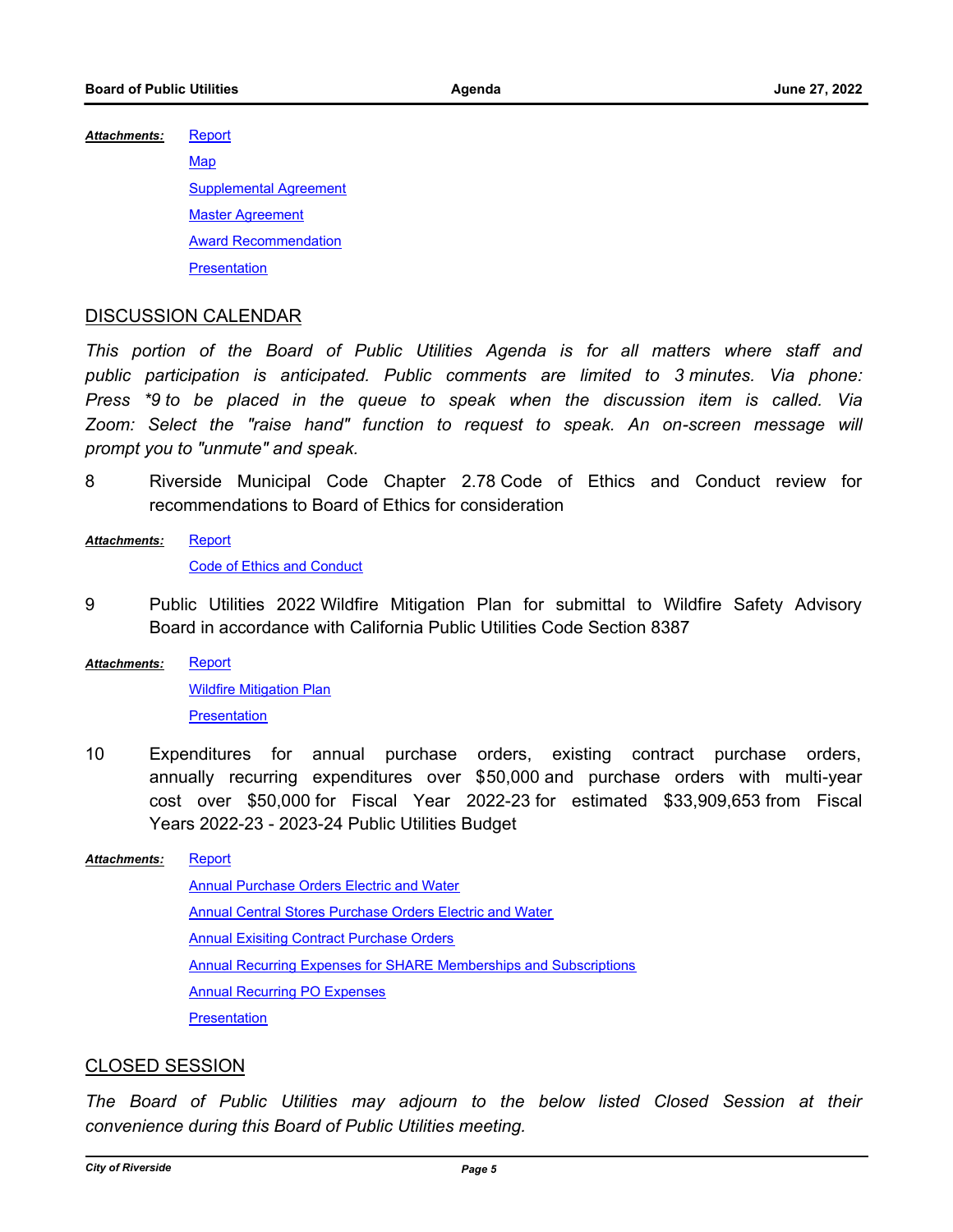11 Pursuant to Government Code §54956.8 to instruct City's Negotiator, City Manager, regarding price and terms for Second Amendment to the Lease Agreement of 3750 University Avenue, Suite 125, Riverside, CA 92501, APN: 215-371-005, by The IG Group, LLC operating as a Slater's 50/50 location; Ivan Garcia, Negotiator

*Attachments:* [Report](http://riversideca.legistar.com/gateway.aspx?M=F&ID=8d96a25a-ad77-4aa4-9b47-729e71272ceb.doc)

#### BOARD MEMBER/STAFF COMMUNICATIONS

- 12 City Attorney report on Closed Session discussion
- 13 Systematic reporting on meetings, conferences, and seminars by Board members and/or staff
- 14 Items for future Board of Public Utilities consideration as requested by members of Board of Public Utilities

#### GENERAL MANAGER'S REPORT

- 15 Impact of COVID-19 Pandemic and Emergency Orders update
- 16 Riverside Public Utilities Electric and Water Financial Results through April 2022 Accounts Receivable and Delinquencies through April 2022

#### *Attachments:* [Report](http://riversideca.legistar.com/gateway.aspx?M=F&ID=fd05811c-5d5d-453a-8e46-836286bbb7f4.pdf)

- 17 Electric and Water Contractor/Consultants Panel Updates April 2022
- [Electric Contractor Report](http://riversideca.legistar.com/gateway.aspx?M=F&ID=803d7dd8-c91d-4c0b-aa77-6373401181e5.docx) [Electric Contractor Charts](http://riversideca.legistar.com/gateway.aspx?M=F&ID=6c86d4a9-aacc-4a51-8f32-67eadd9ccf5b.pdf) [Water Contractor Report](http://riversideca.legistar.com/gateway.aspx?M=F&ID=579a9045-37da-41ac-a8ab-9591e4d36af5.docx) **[Water Contractor Charts](http://riversideca.legistar.com/gateway.aspx?M=F&ID=92068340-3540-498e-9e7f-adfc48a1e0c7.pdf)** [Electric Consultant Report](http://riversideca.legistar.com/gateway.aspx?M=F&ID=8e0761b0-4525-4e0f-acc1-983e84b28e91.docx) [Electric Consultant Charts](http://riversideca.legistar.com/gateway.aspx?M=F&ID=fc85c9f2-754d-4137-a7f6-8d66d59b20ce.pdf) *Attachments:*
- 18 Upcoming Board and City Council meetings
- *Attachments:* [Upcoming Meetings](http://riversideca.legistar.com/gateway.aspx?M=F&ID=55f54321-d08c-4824-94c5-11e04e8da0f8.docx)
- 19 Electric/Water Utility Acronyms
- *Attachments:* [Acronyms](http://riversideca.legistar.com/gateway.aspx?M=F&ID=65395e14-41bc-4ce6-9691-5d2800af1107.pdf)

*\* \* \* \* \* \* \* \* \**

*The next regular Board of Public Utilities meeting is scheduled for Monday, July 11, 2022*